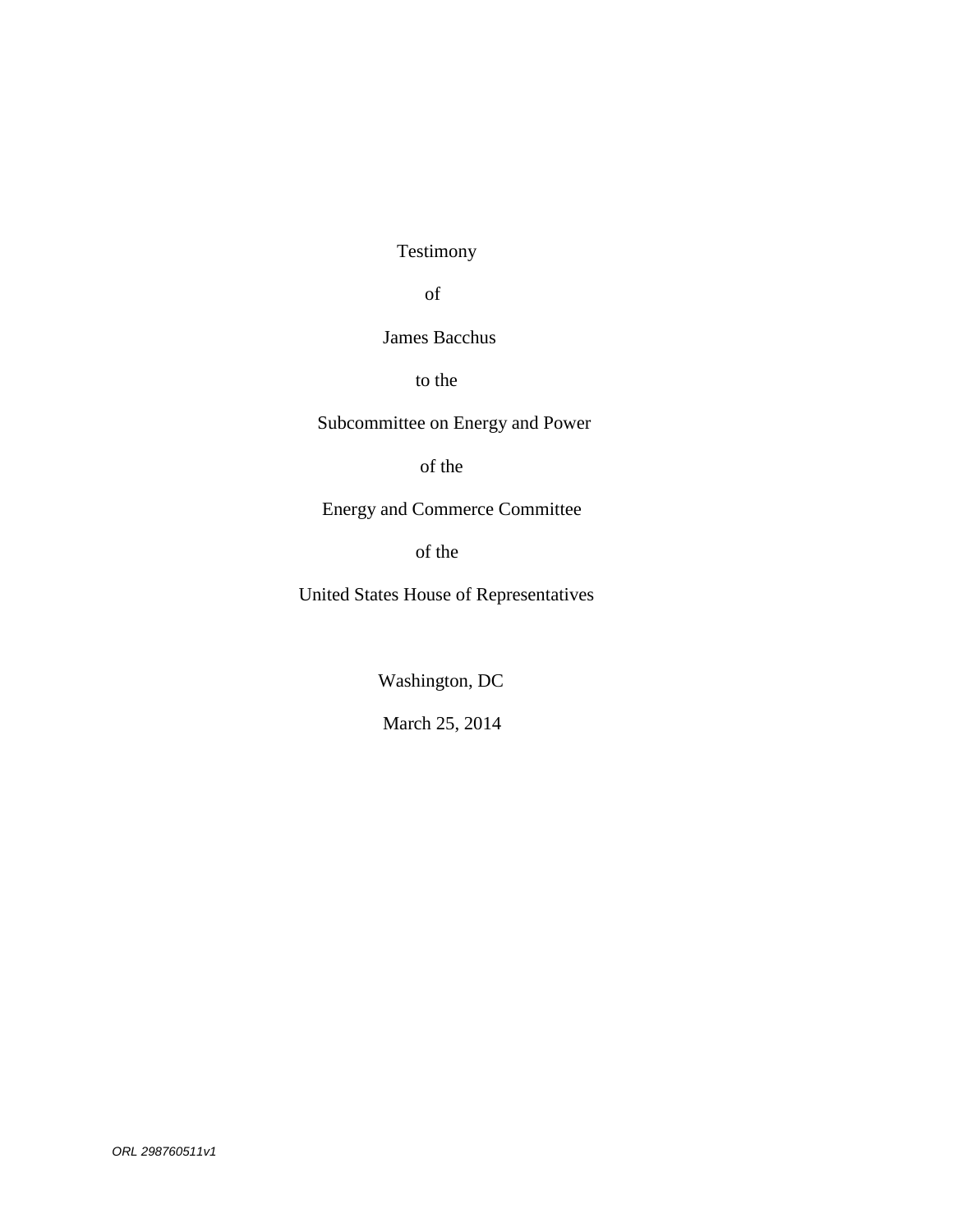## Summary – Bacchus Testimony

\_\_\_\_\_\_\_\_\_\_\_\_\_\_\_\_\_\_\_\_\_\_\_\_\_\_

- Losing a WTO because US restrictions on exports of natural gas are inconsistent with WTO rules could result in expensive economic sanctions against the US in other sectors of international trade.
- WTO rules apply to trade in natural gas and other energy products.
- WTO rules prohibit quantitative restrictions on exports others than export taxes.
- The current US process for licensing NG exports raises a legal concern under WTO rules by favoring exports to countries with an FTA with the United States.
- $\blacksquare$  HR 6 eliminates this legal concern under WTO rules but does not eliminate several others.
- Lengthy delays in granting export licenses raise WTO legal issues.
- So do any efforts made in the licensing process to protect the competitive interests of US producers.
- So too do any aspects of the licensing process that grant subsidies to certain industries that have an adverse effect in the marketplace.
- The United States should comply with our treaty obligations, avoid the possibility of costly economic sanctions, and continue in the forefront in the WTO in fighting export restrictions, as in current US WTO cases against China.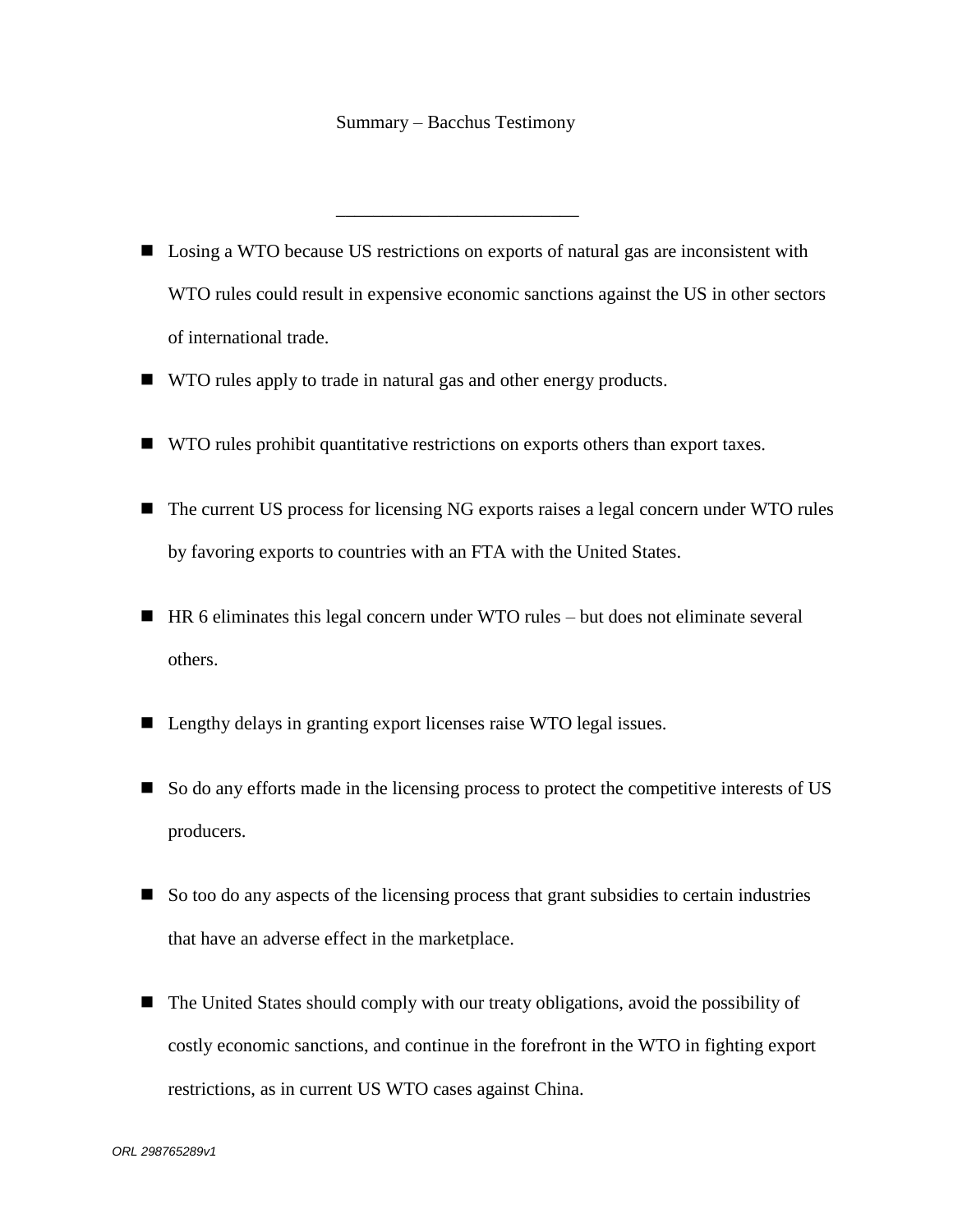As always, I am grateful for the opportunity to assist my former colleagues in the U.S. House of Representatives. Today, I am here because of some of what I have done since I chose to leave this House and became a former Member of Congress.

After deciding not to seek reelection to the House in 1994, I became, the following year, one of the seven founding Members of the Appellate Body of the then newly-established World Trade Organization. For nearly a decade, I served the United States and the other member countries of the WTO by judging the final appeals in their international trade disputes as part of WTO dispute settlement.

Twice I was elected Chairman of the Appellate Body – the chief judge for the WTO – by my six colleagues in Geneva. Together with them, I wrote many of the first and foundational legal rulings clarifying the meaning of the mutual international trade obligations of the Members of the WTO under the WTO treaty. This is why I have been asked to appear to assist you here today.

Largely overlooked so far in the emerging Congressional debate about restricting exports of natural gas is the possibility that such restrictions are inconsistent with the obligations of the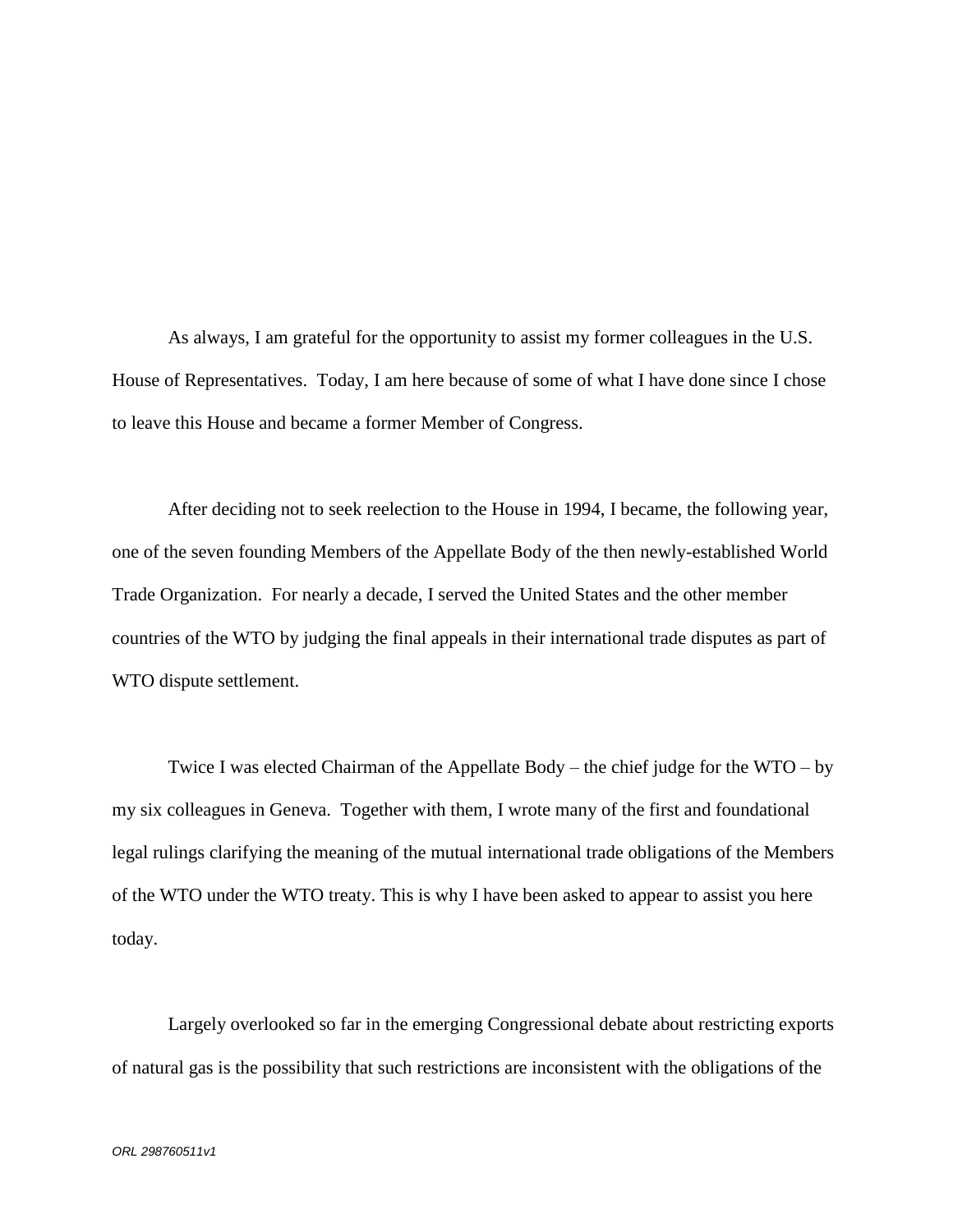United States to other WTO Members under the WTO treaty. If our restrictive energy measures are inconsistent with our treaty obligations, the United States risks losing a case in the WTO. Such a loss could cause the WTO to authorize expensive economic sanctions against us through the loss of previously granted concessions in other sectors of our international trade.

I am no longer the chief judge for the WTO, but I hope to be helpful to you in suggesting how WTO rules relate to restrictions on natural gas exports. Although my law partner Rosa Jeong and I have done some work on some aspects of this issue for the National Association of Manufacturers, I am here today in my personal capacity, and I speak today solely for myself.

WTO rules apply to trade in natural gas and other energy products in the same way they apply to other traded products. Some have suggested that energy products are somehow separate and apart from other traded products in how WTO rules apply to them. There is no legal basis for this view. The United States has taken no reservations from our obligations under WTO rules for exports of natural gas or other energy products.

WTO rules prohibit bans, quotas, and other forms of quantitative restrictions on exports unless those restrictions take the form of export taxes. Taxes on exports are prohibited by our Constitution, so energy export taxes are not an option for the United States. WTO rules also permit temporary restrictions on exports to prevent or relieve critical shortages of essential products, but that can hardly be said to apply to our current situation with supplies of natural gas.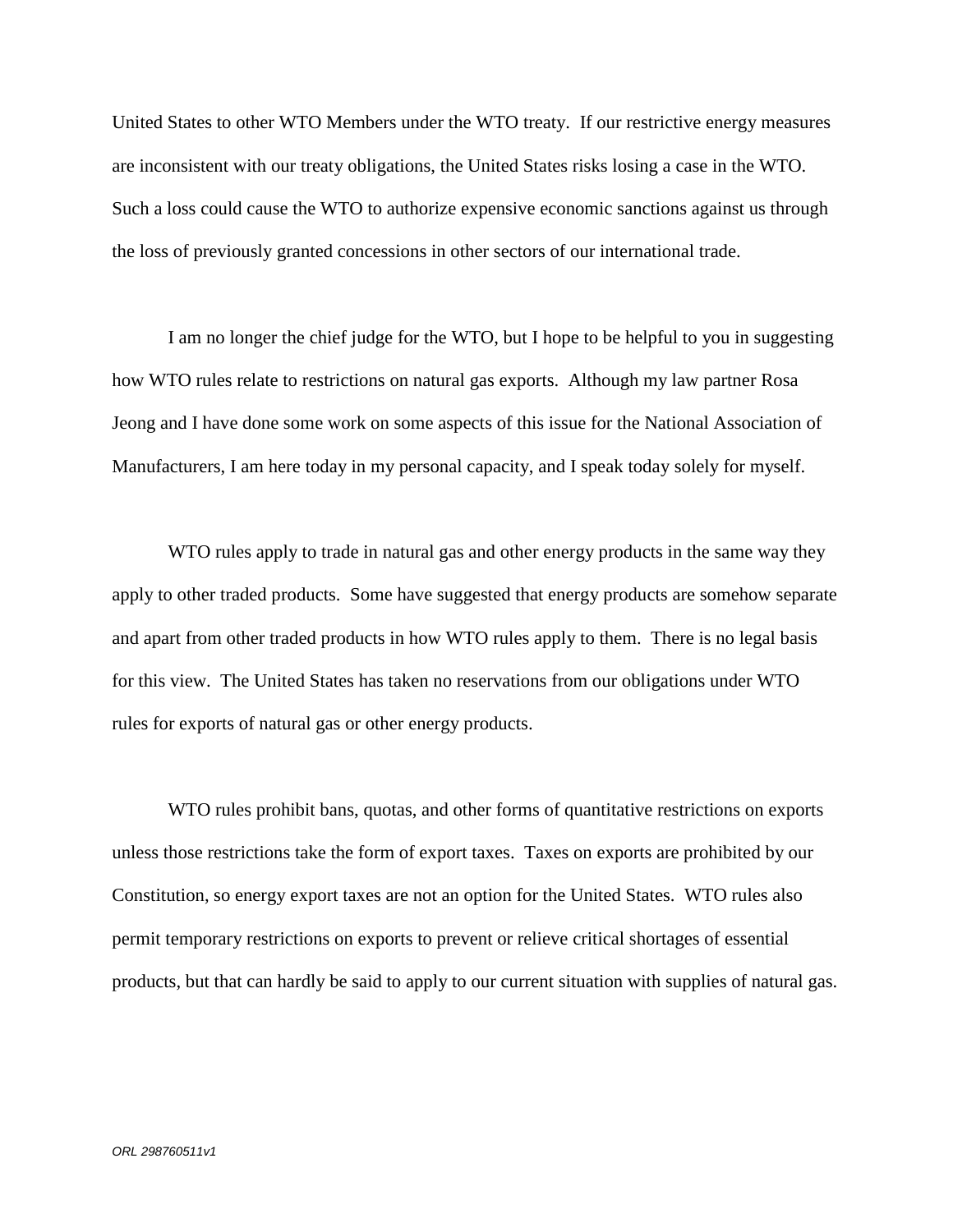A number of legal concerns occur when considering the consistency of the current US process for licensing exports of natural gas with WTO rules.

First of all, the current US process gives special treatment in licensing exports of natural gas to countries with which we have a free trade agreement. Natural gas exports to these countries are deemed to be in the "public interest" and permitted without delay. In contrast, the Department of Energy has elected to subject licensing requests for LNG exports to non-FTA countries to a thorough and lengthy assessment intended to determine whether exports of natural gas to those countries serve our "public interest." In this way, applicants that will ship LNG to FTA countries are, preferentially, given expedited review in the licensing process as compared to those applicants that will ship LNG to non-FTA countries.

When seen through the prism of WTO law, these are measures affecting trade that result in discrimination between like traded products. The legal question under WTO law is whether this discrimination can be excused by an exception in WTO law that allows trade discrimination as part of a "free trade agreement." But it is not at all clear that all of the FTA's of the United States fit within the definition in the WTO treaty of a "free trade agreement."

Fortunately, HR 6, introduced by Congressman Cory Gardner of Colorado, and currently under consideration by this Committee, would eliminate this potential legal concern by providing that natural gas exports to all other Members of the WTO would be deemed to be in the "public interest." Unfortunately, HR 6 does not, in its present form, remedy several other legal concerns arising from the current US licensing process under WTO rules.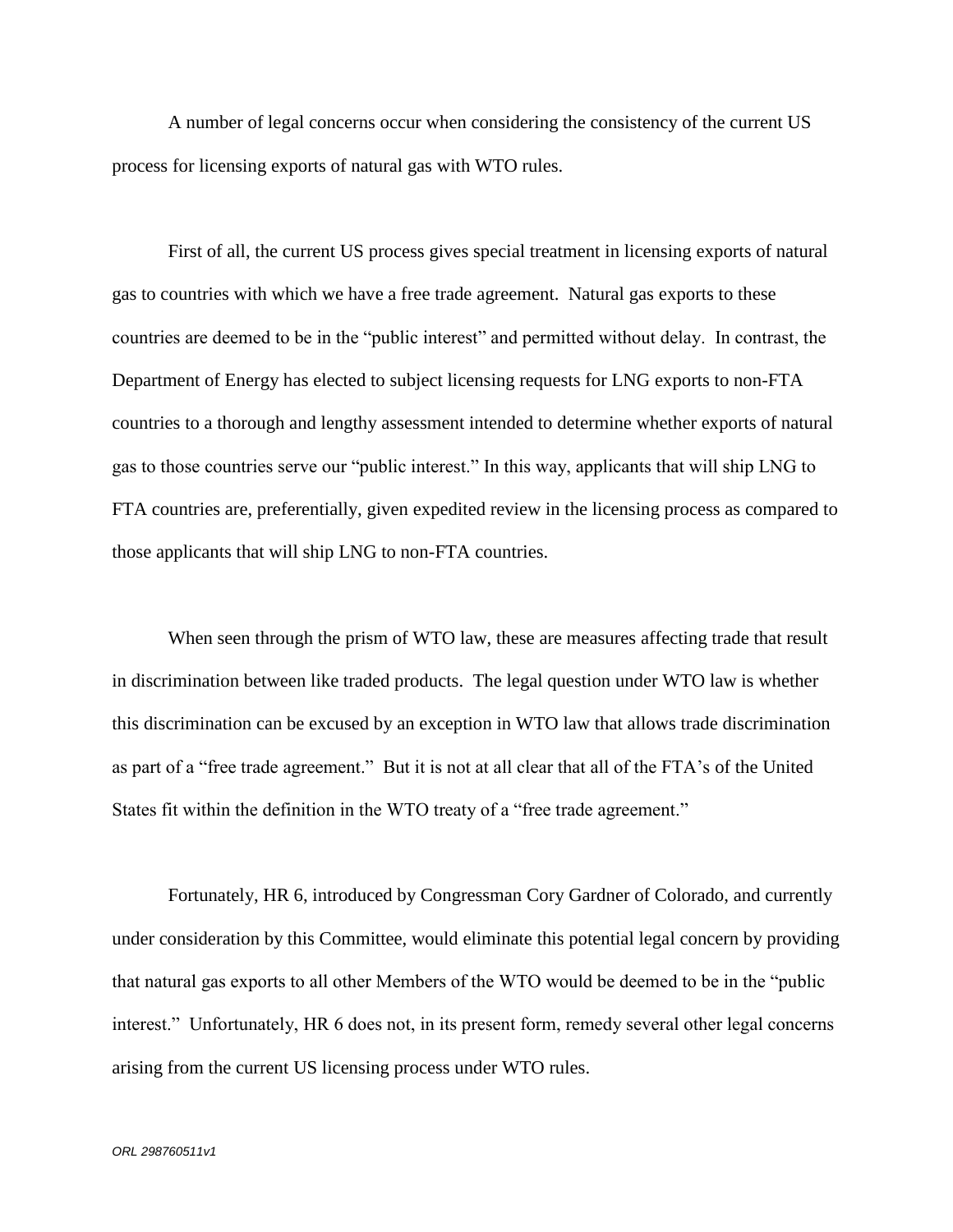One remaining legal concern is the question of the lengthy delays in granting export licenses. Under WTO rules, a license can clearly be a restriction on exports, and case law has defined the notion of a "restriction" broadly to include licensing procedures that pose limitations on actions or have a limiting effect, such as by creating uncertainties or by affecting investment plans. In one case, delays of up to three months in issuing export licenses were found to be inconsistent with the rules.

To be sure, liquefied natural gas is, practically speaking, not just another widget. Before it can be shipped by sea, natural gas must be transformed in a careful way that requires special facilities. Some period of deliberation in siting and evaluating LNG facilities seems reasonable. But what would WTO judges be likely to say about delays in issuing export licenses that last for several years?

A second remaining legal concern is the lack of clarity in how the Department of Energy defines the "public interest." Conceivably, even lengthy delays in the licensing process could be excused under WTO rules of it could be proven by the United States that such delays are necessary to protect life or health, or are related to the conservation of exhaustible natural resources, so long as the process is not applied in a way that results in arbitrary or unjustifiable discrimination or a disguised restriction on international trade. If, however, in determining the "public interest," the DOE considers as a factor the effect the proposed exports will have on domestic producers that use natural gas when producing their products in their competition with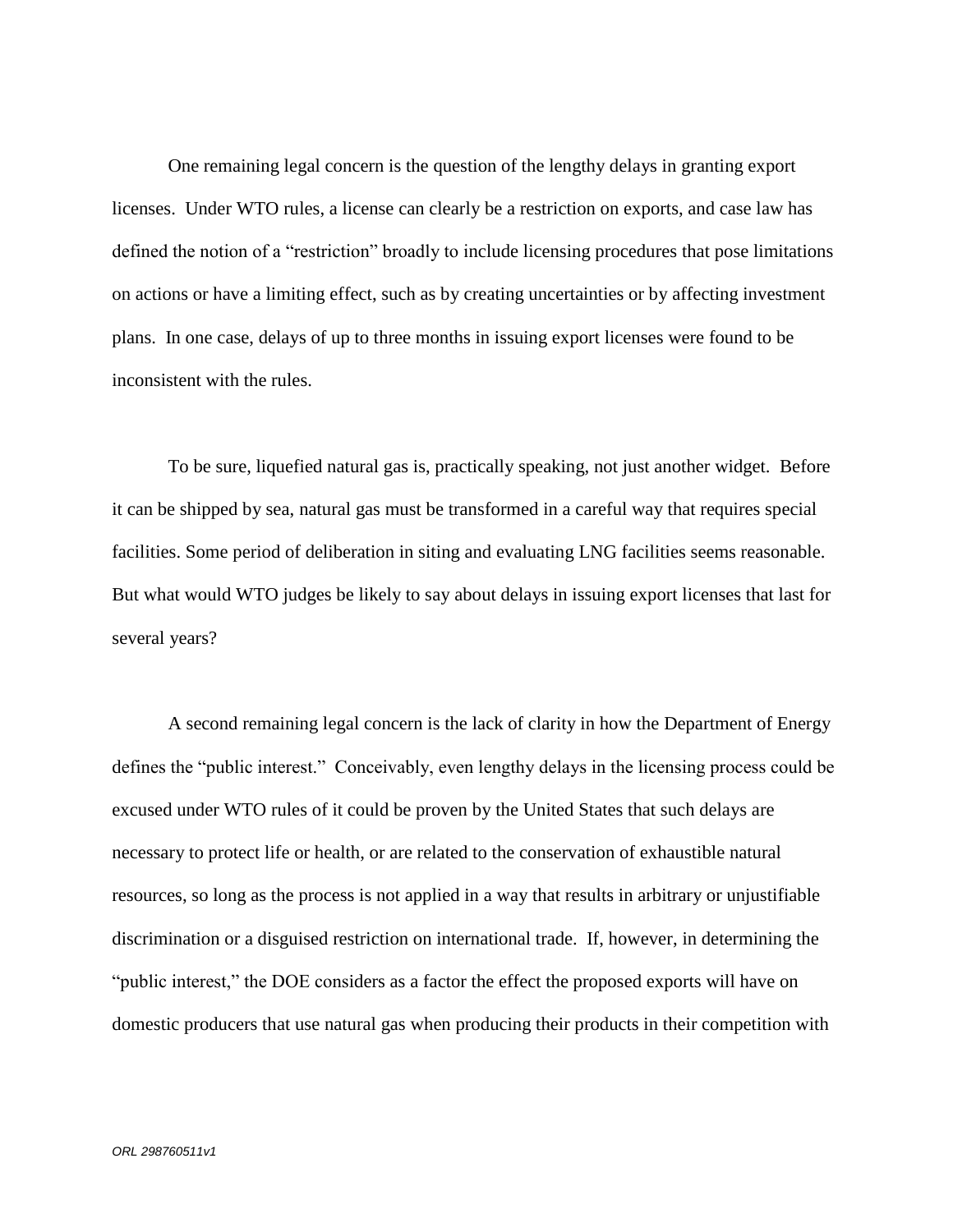like foreign products, then these exceptions to WTO rules will not be available, and will not excuse a WTO violation caused by lengthy licensing delays.

A third legal remaining legal concern may arise under the WTO rules on governmental subsidies. Under WTO rules, subsidies are illegal if they are specific to certain industries and cause adverse effects in the marketplace. The questions in a WTO case would be: by restricting exports so as to reduce the domestic price of natural gas, is the United States granting a subsidy to the manufacturing firms that are the downstream users of natural gas, and, if so, does that subsidy have illegal trade effects? Here, the general exception for measures protecting life, health, and exhaustible natural resources may very well not be available to excuse such a violation of the WTO subsidy rules, even if a determination of the "public interest" excludes competitive trade concerns.

Why should you care about any of these legal concerns under the WTO treaty when crafting legislation and guiding executive agencies in the proper pursuit of their administrative processes?

I will conclude by giving you three reasons.

First, and foremost, of course, the United States of America should always comply with our international treaty obligations. If we don't, then who will?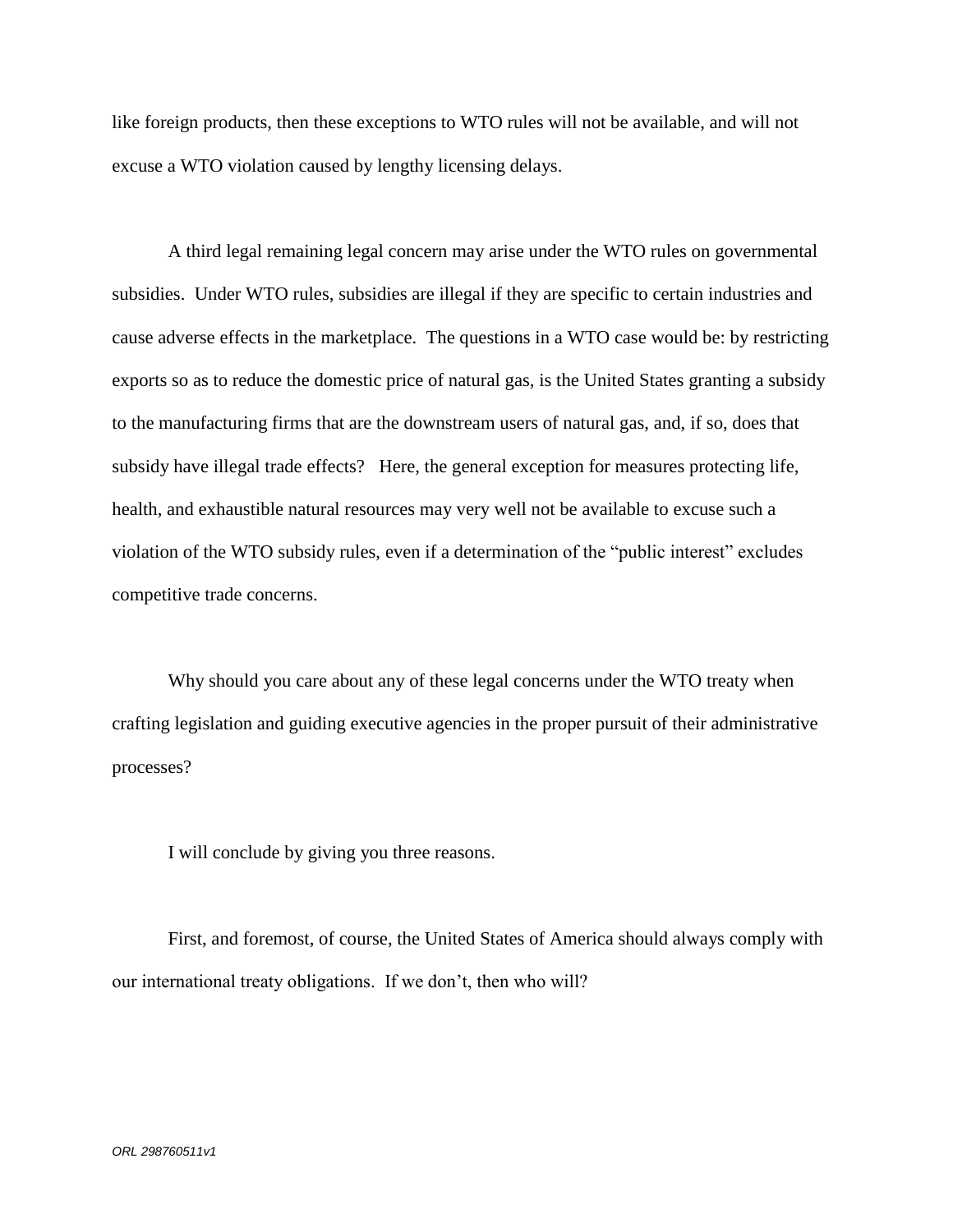Second, we could choose to ignore our treaty obligations as a Member of the WTO, but that could prove costly. If, in an exercise of our sovereignty, we chose not to comply with a ruling against us in the WTO, the resulting economic sanctions could cost us billions of dollars in lost trade – annually.

And lastly, and significantly, the United States has for decades, as a matter of bipartisan trade policy, opposed restrictions on exports because of the many ways such restrictions distort world trade and deny economic opportunities to the American people. In furtherance of this policy, the United States has been in the forefront in the WTO in fighting rising restrictions on exports worldwide, and is, even as we meet today, aggressively pursuing, with the bipartisan support of the Congress, not one but two major WTO cases against Chinese export restrictions, on raw materials and on rare earth elements.

The United States is rightly winning these two cases by citing many of the same WTO rules and WTO rulings I have cited today.

## #####################